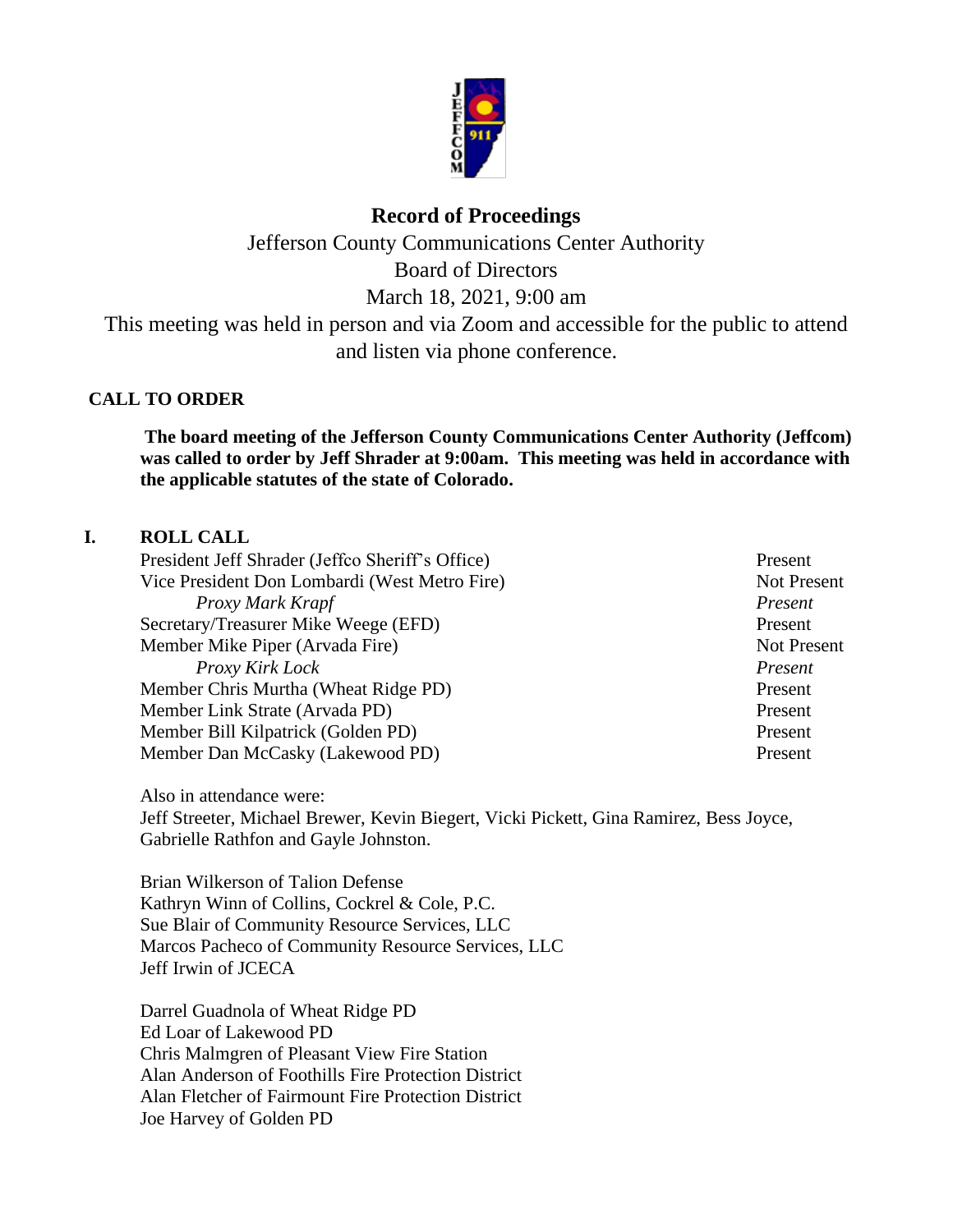Steve Davis of Mountain View PD Candace Harris with Arvada PD

**II. PUBLIC COMMENT – (Limited to 3 minutes each)** No public comment

# **III. APPROVAL OF RECORD OF PROCEEDINGS**

**MOTION: It was moved by Link Strate and seconded by Dan McCasky to approve the record of proceedings of the board meeting for February 18, 2021. The motion was voted upon and approved unanimously.**

#### **IV. REPORTS**

- A. Financial and Budget Update (CRS) Community Resource of Colorado Ms. Sue Blair
	- February 2021 Financial Statements Sue Blair presented the February financial statements and reviewed with the Board the comparison of budget to actual revenue and expenditures. Revised financials were sent out to show the change in reallocation of software to the correct budget line item. Covid line item is over budget with the installation of plexiglass at the workstations. Transfers were made in February to the capital reserve and contingency fund.

#### B. Executive Director Update

• General Update and Overview

- Jeffcom went live 3 years ago on Saturday with Golden being the first agency to cut over on March 13, 2018.

- Jodi Malpass, Law Operations manager was nominated to take part in CISC (Colorado Information Sharing Consortium). Honored to have Jodi represent Jeffcom 911.

- Michael Brewer, Deputy Director was appointed to the Military Task Force representing Jeffcom through APCO. The Military Task Force mission is to engage the spouses of military service officers. Jeffcom is looking to fill staffing positions with military spouses and if the officer is relocated the task force then helps the spouse to align with another center.

- JCECA will be partnering with Jeffcom with the mobile communications vehicle. They will have matching funds up to \$125,000 for the purchase and outfitting of the vehicle and training. Jeffcom management will be reaching out to all member and user agencies looking for input on the mobile communication vehicle and the vision on how the vehicle will be deployed and equipment needs. Jeffcom anticipates the delivery of the vehicle in April and will then start retrofitting the vehicle with the required infrastructure.

- CALEA file review was completed last month and Jeffcom is scheduled for their virtual assessment in April. Jeffcom has been assigned the assessors for the virtual assessment and have a meeting next week to discuss timeline.

- C. Legal Update Ms. Kathryn Winn
	- Employee Handbook Updates (Approval)